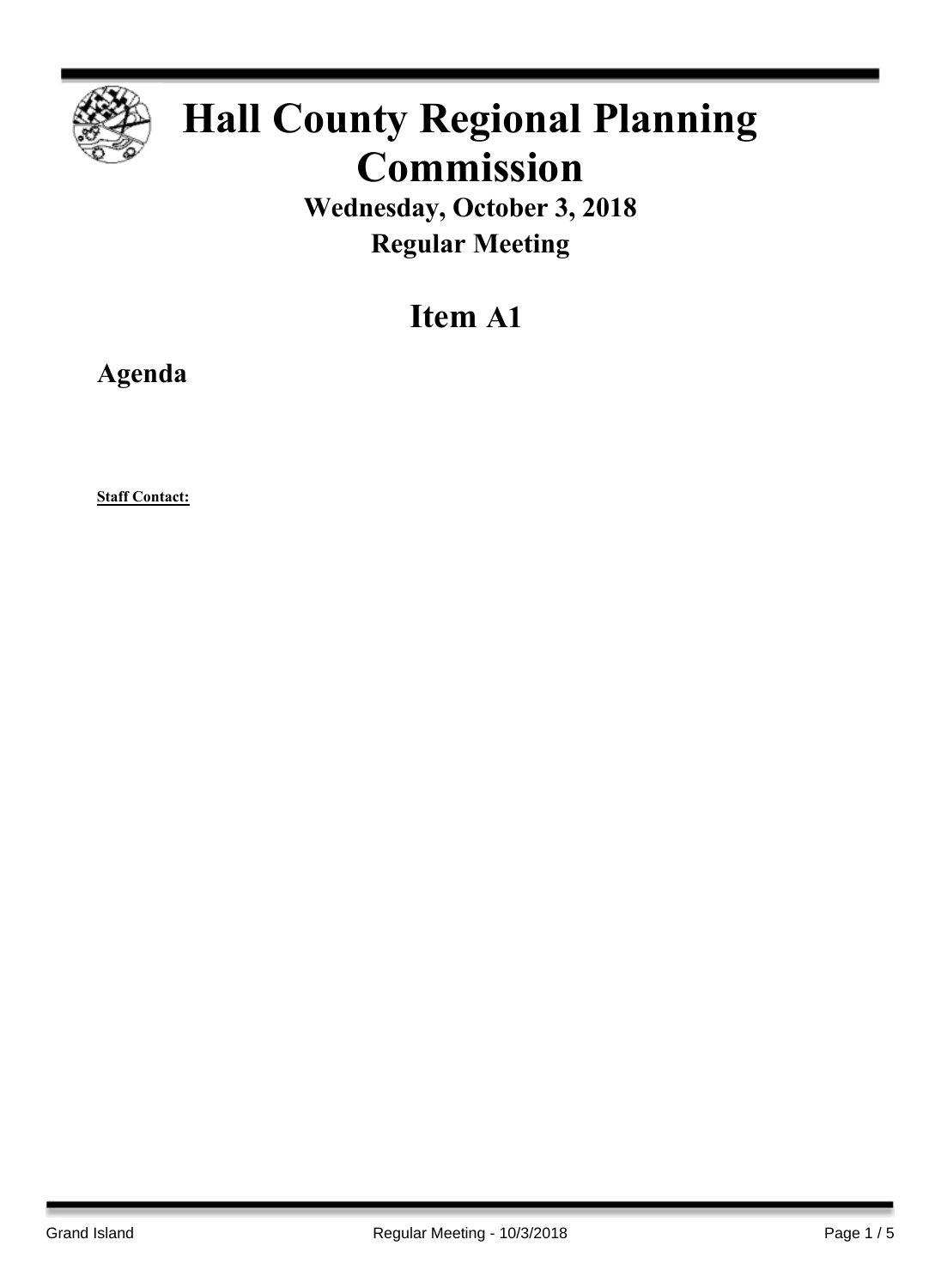

THE REGIONAL PLANNING COMMISSION of Hall County, Grand Island, Wood River and the Villages of Alda, Cairo and Doniphan, Nebraska

#### **AGENDA AND NOTICE OF MEETING** Wednesday, October 3, 2018 6:00 p.m. City Hall Council Chambers - Grand Island

1. Call to Order - This is a public meeting subject to the open meetings laws of the State of Nebraska. The requirements for an open meeting are posted on the wall in this room and anyone who would like to find out what those are is welcome to read through them.

The Planning Commission may vote to go into Closed Session on any Agenda Item as allowed by State Law.

The Commission will discuss and may take action on any item listed on this agenda.

The order of items on the agenda may be reorganized by the Chair to facilitate the flow of the meeting to better accommodate the public.

- 2. Minutes of the September 5, 2018.
- 3. Request Time to Speak.
- 4. Public Hearing Proposed Zoning Change Concerning a proposed change from RD Residential Development Zone to an Amended RD Residential Development Zone for Lot 1 Block 3 of Good Samaritan Subdivision located south of Trust Street and east of Laramie Drive. The requested change would increase the number of units allowed on the property from 30 to 53. (C-01-2019GI)
- 5. Public Hearing Redevelopment Plan Grand Island Hotel LLC. Concerning an amendment to the redevelopment plan for CRA Area No. 2 to allow for redevelopment of a portion of the vacant property southwest of Locust and U.S. Highway 34 for a 79 room hotel in Grand Island, Hall County, Nebraska, (C-02-2019GI).
- 6. Public Hearing Redevelopment Plan Paramount Development LLC. Concerning an amendment to the redevelopment plan for CRA Area No. 1 to allow for redevelopment 411 W. Third (the 2<sup>nd</sup> story end of the Sears Building) to include four, two-plus bedroom apartments on the upper level of the building in Grand Island Hall County Nebraska. (C-03-2019GI).
- 7. Preliminary and Final Plat Cross Roads Subdivision located south of Lake Street, east of Locust Street. (5 Lots, 10.82 Acres). This property is zone B2 General Business in the **Gateway Corridor Overlay District.**

Phone (308) 385-5240

P.O. BOX 1968 - CITY HALL GRAND ISLAND, NEBRASKA 68802-1968 Fax (308) 385-5423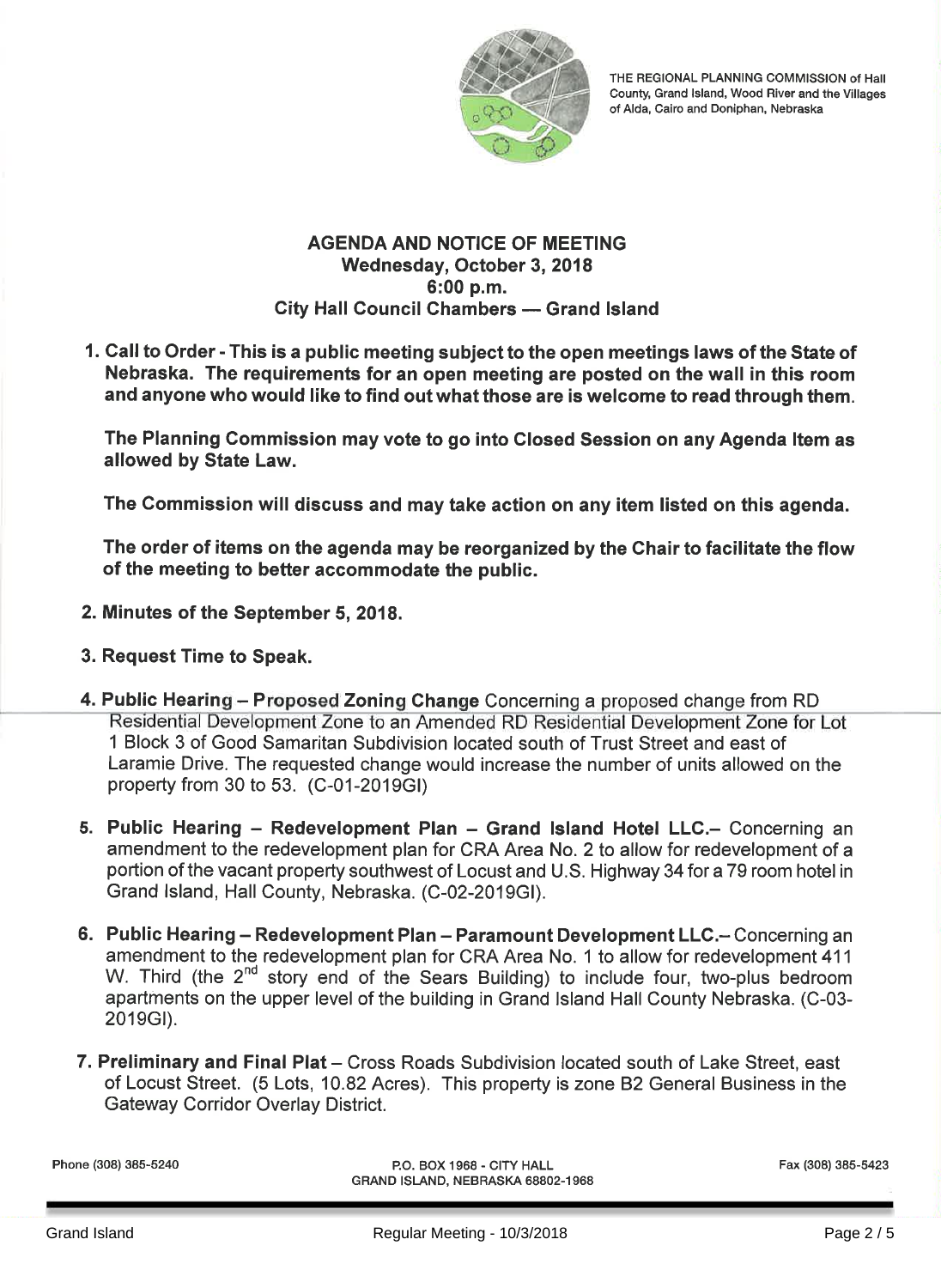### **Consent Agenda:**

- 8. Final Plat Cedar Knoll Subdivision Grand Island-Located north of Capital Avenue and west of Webb Road in Grand Island, Nebraska. (1 lots, 1 acre). This property is zoned R-1 Suburban Density Residential. This was considered and approved in August 2018 as the Jensen Subdivision
- 9. Final Plat Gooseberry Falls Subdivision Hall County-A tract of land consisting of all of part of lot 1 Mieth Subdivision and part of the Northeast Quarter (NE1/4) of Section Twentyseven (27), Township Twelve (12) north, Range Twelve (12) west of the 6<sup>th</sup> P.M., Hall County. Nebraska. West of Cameron Road and south of White Cloud Road. This subdivision reconfigures and existing farmstead subdivision squaring off the boundaries.
- 10. Final Plat Nancy Archer Acres Subdivision Hall County Located in part of the Northwest Quarter (NW 1/4) of Section Twenty (20). Township Eleven (11) north, Range Eleven (11) west of the 6<sup>th</sup> P.M., Hall County, Nebraska, West of 130 Road and south of Old Potash Highway. This is an existing farmstead split.
- 11. Final Plat Ummelville Third Subdivision Grand Island-Located west of Skypark Road between 4<sup>th</sup> Street and the Union Pacific Railroad Tracks in Grand Island, Nebraska. (2 lots, 2.11 acres). This property is zoned M-2 Heavy Manufacturing.
- 12. Special Presentation: Updated on and Potential Impact of Prairie, Moore's, Silver project on Flood Maps in Hall County and Northwest Grand Island.

#### **13. Directors Report**

#### 14. Next Meeting November 7, 2018.

#### 15. Adjourn.

PLEASE NOTE: This meeting is open to the public, and a current agenda is on file at the office of the Regional Planning Commission, located on the second floor of City Hall in Grand Island, Nebraska.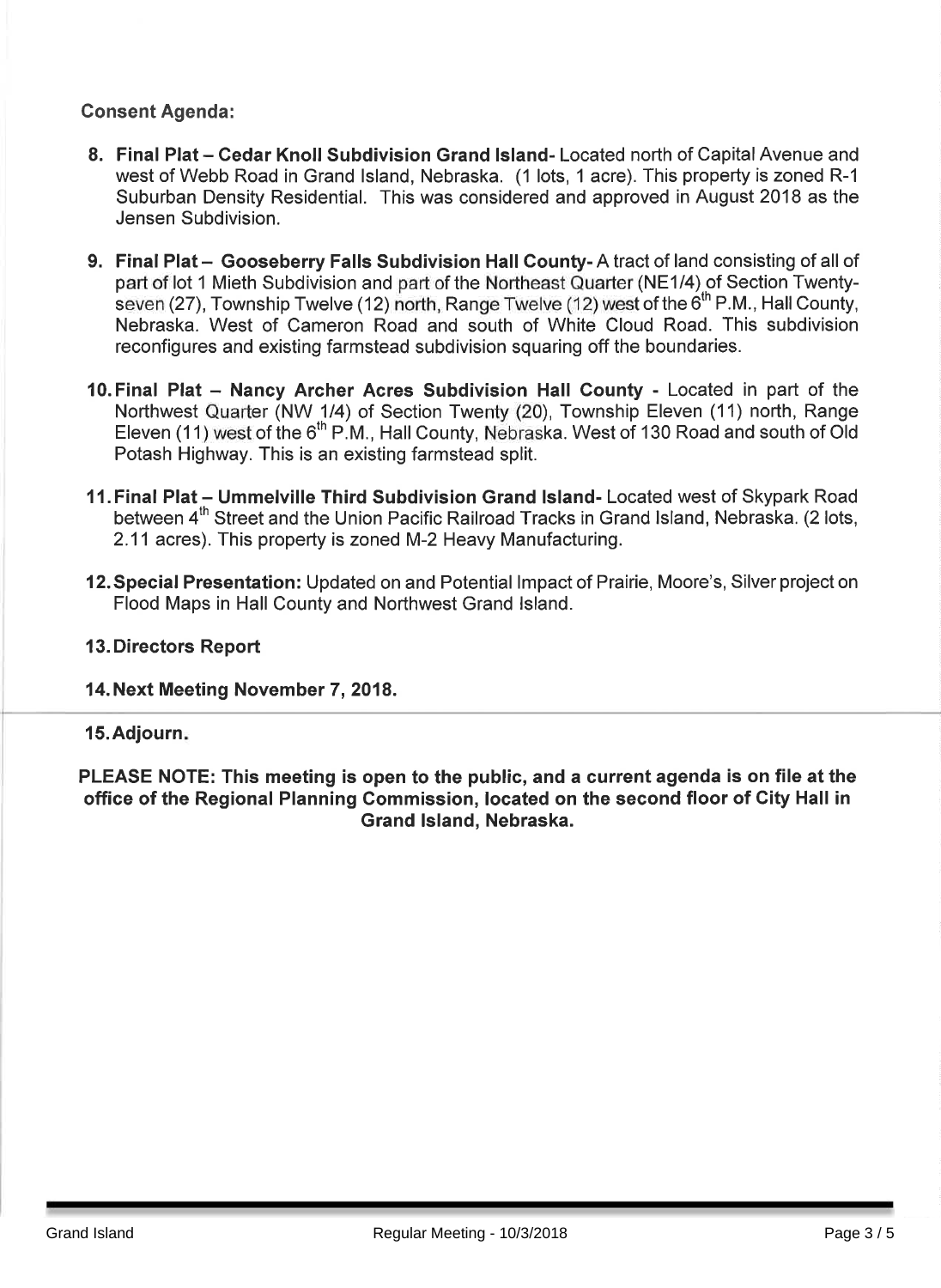#### **Staff Recommendation Summary For Regional Planning Commission Meeting October 3, 2018**

- **4. Public Hearing – Proposed Zoning Change** Concerning a proposed change from RD Residential Development Zone to an Amended RD Residential Development Zone for Lot 1 Block 3 of Good Samaritan Subdivision located south of Trust Street and east of Laramie Drive. The requested change would increase the number of units allowed on the property from 30 to 53. (C-01-2019GI) () (Hearing, Discussion, Action) **See full recommendation.**
- **5. Public Hearing Redevelopment Plan – Grand Island Hotel LLC.–** Concerning an amendment to the redevelopment plan for CRA Area No. 2 to allow for redevelopment of a portion of the vacant property southwest of Locust and U.S. Highway 34 for a 79 room hotel in Grand Island, Hall County, Nebraska. (C-02-2019GI). (Hearing, Discussion, Action) **See full recommendation**
- **6. Public Hearing Redevelopment Plan – Paramount Development LLC.–** Concerning an amendment to the redevelopment plan for CRA Area No. 1 to allow for redevelopment 411 W. Third (the 2<sup>nd</sup> story end of the Sears Building) to include four, two-plus bedroom apartments on the upper level of the building in Grand Island Hall County Nebraska. (C-03-2019GI). **See full recommendation**
- **7. Preliminary and Final Plat** Cross Roads Subdivision located south of Lake Street, east of Locust Street. (5 Lots, 10.82 Acres). This property is zone B2 General Business in the Gateway Corridor Overlay District.

#### *Consent Agenda*

- **8. Final Plat – Cedar Knoll Subdivison Grand Island-** Located north of Capital Avenue and west of Webb Road in Grand Island, Nebraska. (1 lots, 1 acre). This property is zoned R-1 Suburban Density Residential. This combines a platted lot with a metes and bounds tract. The owner wishes to consolidate the two parcels into a single lot. This is a name change for the Jensen Subdivision that was approved in August of 2018.
- **9. Final Plat – Gooseberry Falls Subdivision Hall County-** A tract of land consisting of all of part of lot 1 Mieth Subdivision and part of the Northeast Quarter (NE1/4) of Section Twenty-seven (27), Township Twelve (12) north, Range Twelve (12) west of the 6<sup>th</sup> P.M., Hall County, Nebraska. West of Cameron Road and south of White Cloud Road. This subdivision

Staff Summary September 2018 Page 1